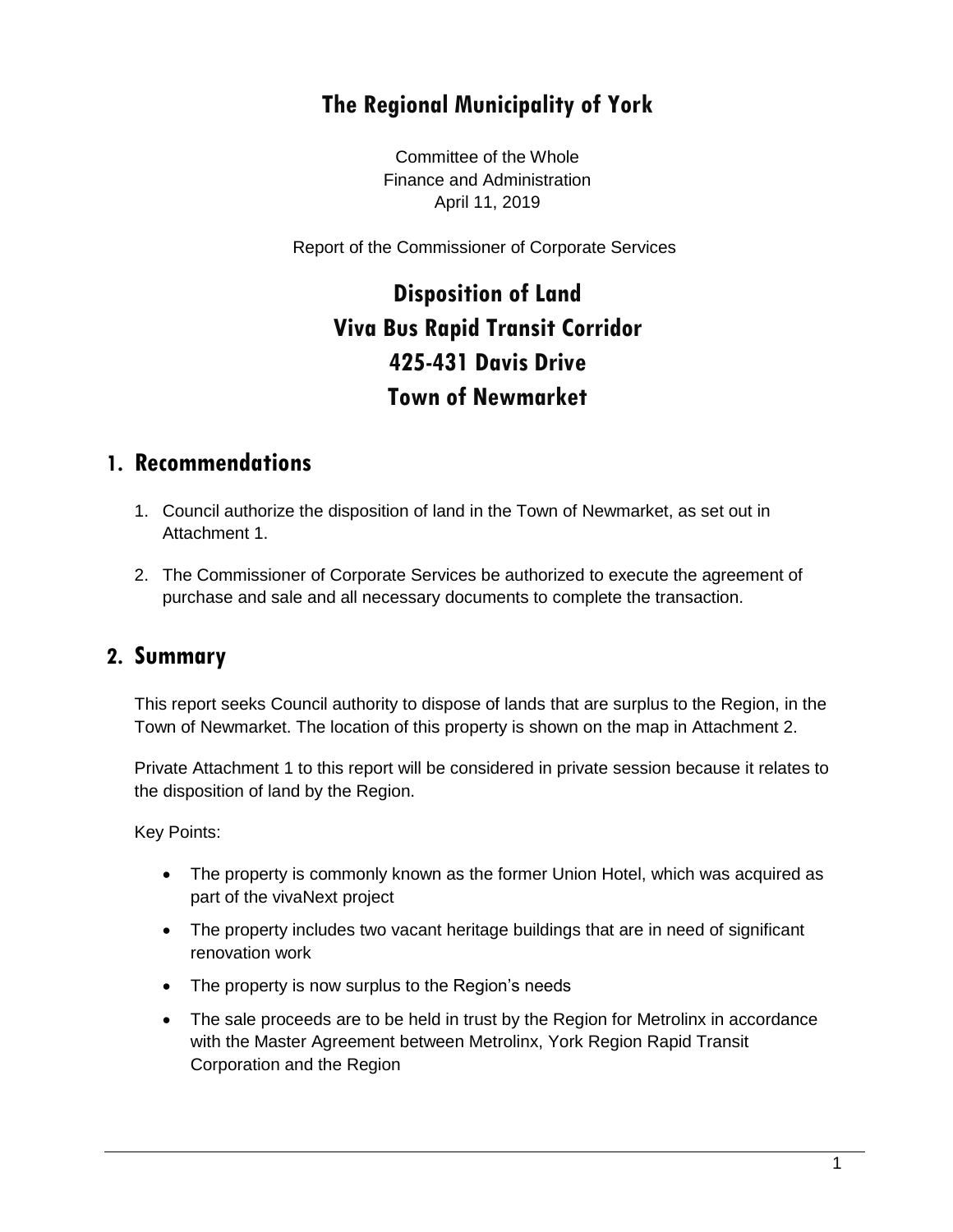## **3. Background**

#### **The Region acquired the lands for the vivaNext project on Davis Drive in the Town of Newmarket**

To facilitate public transit along Davis Drive, York Region Rapid Transit Corporation (YRRTC), on behalf of the Region, constructed dedicated centre bus lanes for Viva buses. The corridor included enhanced street features from Yonge Street to Alexander Road in Newmarket. YRRTC identified land requirements which the Region acquired using Metrolinx funding. The reconstruction and widening of Davis Drive was completed in 2015.

In [June](http://archives.york.ca/councilcommitteearchives/rtc%20rpt%201.html) 2009, Council authorized the expropriation of the lands for the widening and reconstruction of Davis Drive, in the Town of Newmarket. The subject lands were expropriated on September 18, 2009 and compensation was settled at the Board of Negotiation on August 23, 2012. Council approved the settlement in [January 2013.](http://archives.york.ca/councilcommitteearchives/pdf/rpt%201%20cls%207-2.pdf)

### **The entire property was acquired because the buildings were in the path of construction**

The subject property includes two buildings that were located on land that was required as part of the right of way. In this regard, it was necessary to acquire the entire property. The property is commonly referred to as the former Union Hotel. The buildings were relocated on the property to accommodate the widening of Davis Drive, and have been vacant since 2009.

### **The property has been designated as a heritage property under the Ontario Heritage Act**

The Union Hotel and adjacent building on the same lot have been identified as having cultural heritage value and interest. The former Union Hotel consists of a two-storey Colonial/Georgian Revival style building. The structure was built circa 1882 and the adjacent building was constructed in 1910. The values and attributes of these building are outlined in Bylaw 2018-53 enacted by Town of Newmarket. The Bylaw designates the property as being of Cultural Heritage Value or Interest and was passed by the Town of Newmarket on September 24, 2018.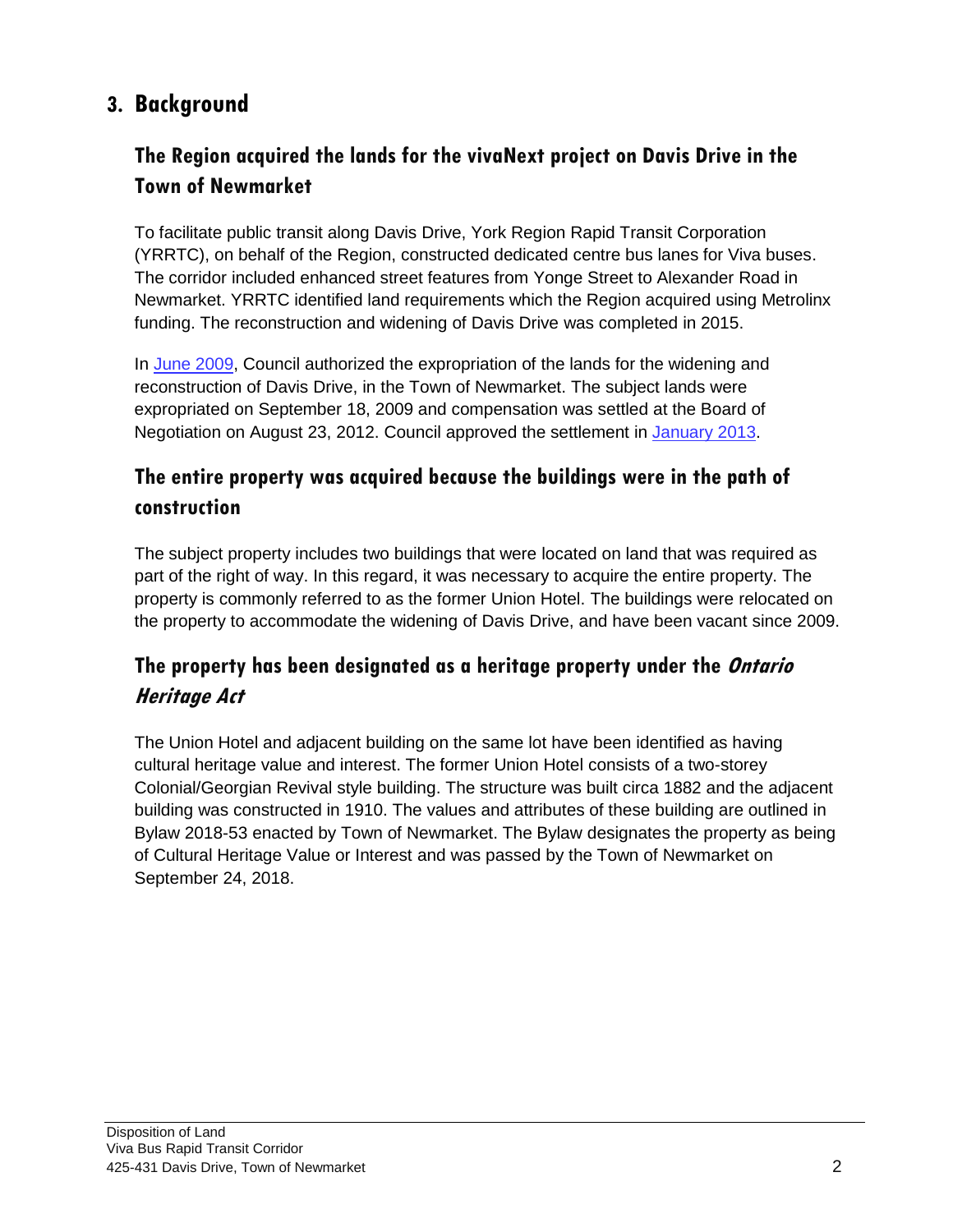## **4. Analysis**

### **The subject property was appraised by an independent appraiser, and a real estate broker was retained to market the property for sale**

An independent appraisal was commissioned by the Region to determine the current market value of the property. A real estate broker was retained to list the property for sale on the Multiple Listing Service (MLS) to ensure effective market exposure.

### **The property was marketed for sale and a recommended purchaser has been identified**

The property was listed on November 1, 2018. Four offers to purchase the property were received during the first 14 days of the listing. Staff reviewed the offers and successfully negotiated the disposition of the subject property with one of the four bidders. The property will continue to be listed for sale until the agreement of purchase and sale has been fully executed. No other competing bids have been received as of the time of writing this report.

### **Sale proceeds of surplus property along Davis Drive will be returned to Metrolinx**

In accordance with the Real Estate Protocol that forms part of the Master Agreement between the Region, Metrolinx and YRRTC, the Region is required to achieve maximum value for the property, with the requirement that net proceeds from the disposition are to be held in trust for Metrolinx.

#### **Environmental due diligence was completed**

The Region commissioned Environmental Site Assessments (ESAs) and completed a partial Environmental Remediation Program to address some of the identified environmental concerns with the property. Remediation involved the partial removal of impacted soil. Reports containing environmental assessment results were shared with bidders who signed a Confidentiality Agreement. The Property is being sold "as is, where is", and the purchaser will be responsible to remediate the remainder of the lands as necessary.

### **A Site Plan Agreement with The Town of Newmarket forms part of the Agreement of Purchase and Sale**

As part of relocating the buildings on the site, YRRTC submitted a Site Plan Application to the Town of Newmarket. The corresponding Site Plan Agreement was approved in principle by the Town. The agreement identified structural and aesthetic restorations that need to be completed on the exterior of the buildings.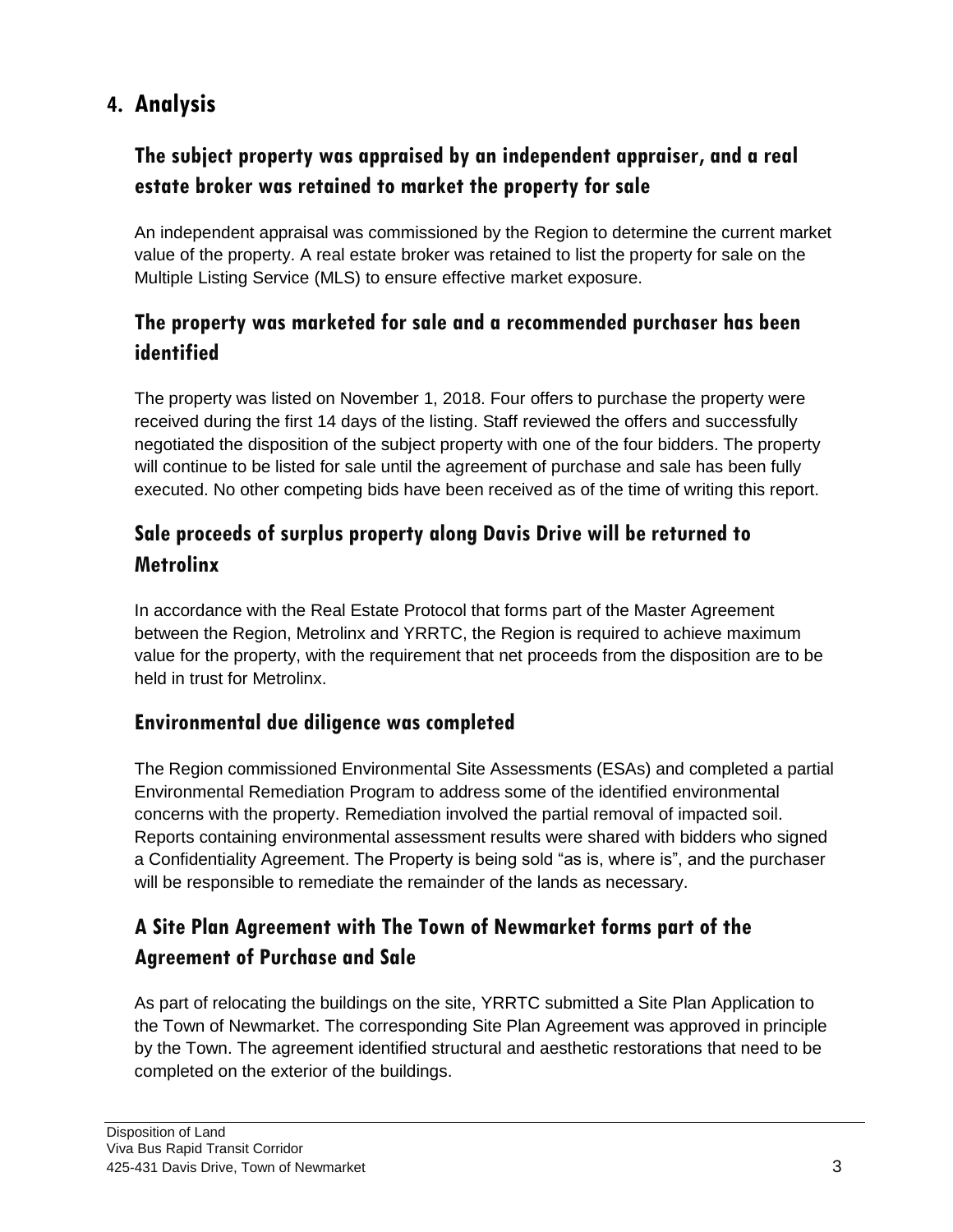The Region acquired the lands for the construction of the dedicated centre bus lanes along Davis Drive and not for future development or restoring of improvements. In addition, the Region's ownership of the property is transitory in nature, due to the requirement to reinvest the proceeds of surplus land sales along Davis Drive into the vivaNext project. As a result, Regional staff determined that the property's future owner would be better suited to satisfy the site plan requirements.

A condition of the Agreement of Purchase and Sale requires the purchaser to execute the Site Plan Agreement and satisfy the site plan obligations, to which the proposed purchaser has agreed to comply.

#### **The initiative supports Vision 2051 and the Region's 2015 to 2019 Strategic Plan**

The disposition contributes to the Liveable Cities and Complete Communities initiative of Vision 2051 by contributing to the commercial activity in a commercial centre of Newmarket that is accessible by public transit.

The disposition and impending revitalization of the subject property also addresses the Priority Area: Support Community Health and Well-being in the Region's 2015 to 2019 Strategic Plan, by supporting growth along Regional Centres and Corridors and fostering an environment that attracts, grows and maintains businesses.

#### **5. Financial**

The sale proceeds will be transferred to Metrolinx in accordance with the Real Estate Protocol Master Agreement between the Region, Metrolinx and YRRTC. The project is responsible for all the costs incurred to acquire, maintain and dispose of the lands.

#### **6. Local Impact**

Region, YRRTC and Town of Newmarket staff worked closely on creating the criteria and obligations associated with the listing for this property. Through the restoration and redevelopment process, the subject land will form part of Newmarket's Heritage Properties and revitalize the major intersection of Davis Drive and Main Street.

## **7. Conclusion**

The subject property was acquired to facilitate the widening and reconstructing of Davis Drive for the vivaNext project. The required improvements have been completed, and the remaining lands are surplus to the Region's needs.

Staff recommends Council approve the sale of the subject land. The proposed purchaser intends to renovate and restore the buildings in recognition of the heritage designation, and